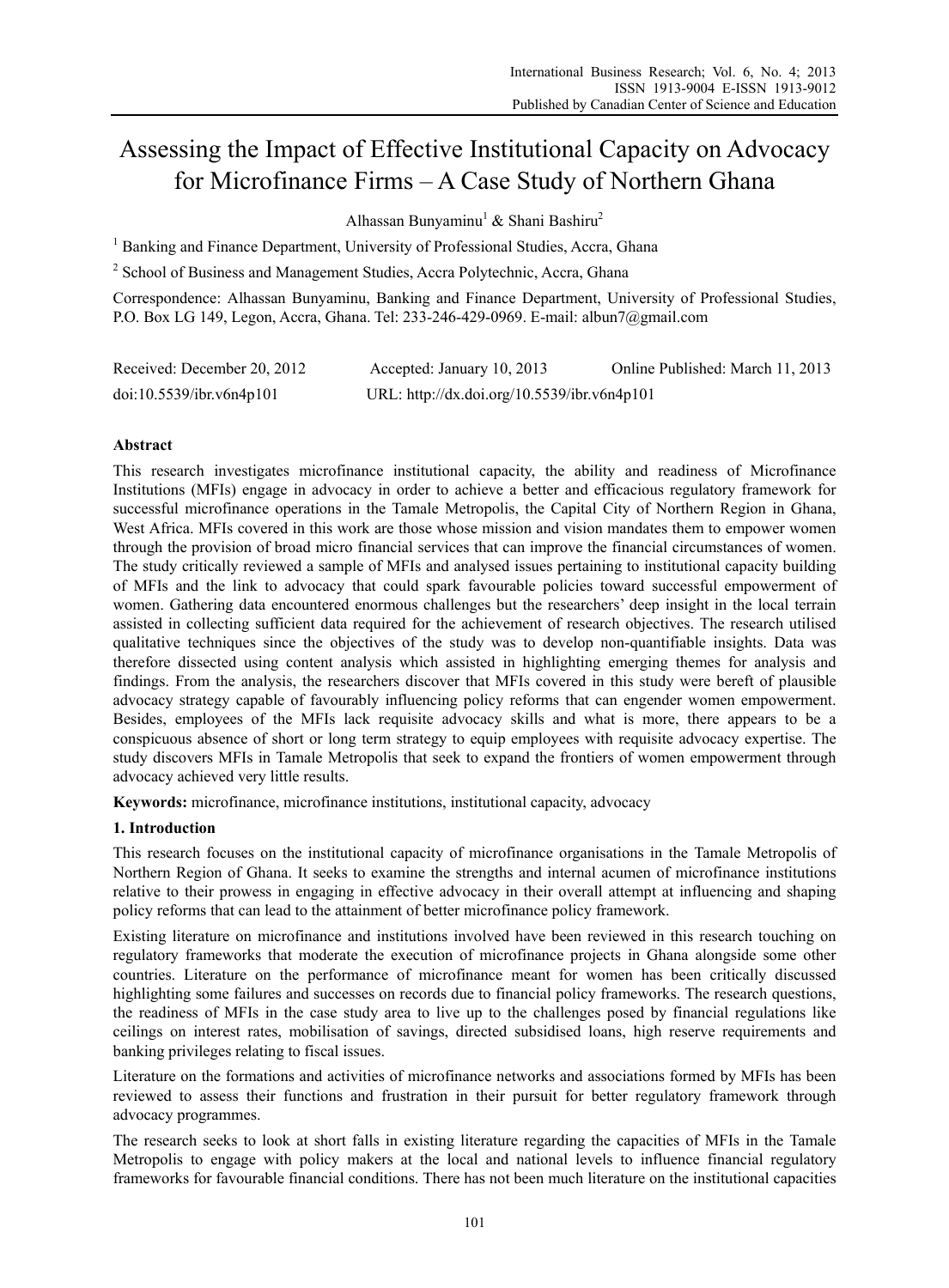of MFIs in the areas under the study nor has it been enough information on advocacy and the role it plays in advancing the course of MFIs in this geographical area.

This study is part of efforts to make up for the short fall in relevant literature and therefore narrow the gap by adding some knowledge on institutional capacity and advocacy by MFIs in the study area that are so far purposely geared towards soft laws and policies in order to operate successfully in the financial business.

# **2. The Case Study Area**

Ghana is situated on the west coast of Africa and lies above the Gulf of Guinea and bounded by Cote d'Ivoire and Togo to the West and East respectively. It also lies 800 degrees north and 200 degrees west of the equator. The country has a total land area of 238,533 square kilometres. Of this, agricultural land constitutes 57 percent and only 20 percent of the agricultural land is under cultivation. Ghana has a population of 24,223,431 reported in the 2010 population and housing census with a growth rate of 2.4 percent per annum between 2000 and 2010. Furthermore, 63 percent of the population live in rural areas where microfinance is prevalent and 37 percent live in urban areas (GSS, 2010).

The research was conducted in the Northern region of Ghana which has Tamale as the administrative capital. The region is the largest in Ghana in terms of land area with an area of about 70,384 square kilometres.

# **3. Literature Review**

# *3.1 Microfinance Advocacy Institutions in Ghana and Their Performances*

The Ghana Association of Microfinance Institutions (GHAMFIN) was established in 1996 by a group of Microfinance Institutions (MFIs). The association has a lofty objective of spearheading the effort at building a strong institutional capacity that will result in the delivery of superior satisfaction to beneficiaries of microfinance and elevate the performance of its employees. The association further sort to serve as a fulcrum in microfinance advocacy and provide coordination and direction for effective and efficient microfinance operations in Ghana (Al-Bagdadi, 2002).

Since its inception, the association has made a great deal of inroads in luring donors and the Government of Ghana to exhibit immense interest on ways and means of improving the microfinance sector of the country. The immediate impact made by GHAMFIN has been the strong link that it has succeeded in fostering between member institutions and donor agencies within and outside the country.

GHAMFIN has contributed immensely towards the leverage the microfinance sector now has on the Ghana Government and largely assisted in the dissemination of timely and relevant information that has culminated into the sustained drive towards hitting set targets of the industry (Hesun et al., 2004). Against this background, the Government of Ghana has established an apex body - MASLOC – that by its mission seems to have functions that are parallel to GHAMFIN which Gellano (2001) opines could serve as a disincentive to GHAMFIN and dilute its momentum since the apex body has the propensity of being used as a parallel organisation to closely monitor and counter the demands of GHAMFIN.

In Ghana, a plethora of institutions have advocated for policies that can propel the delivery of microfinance programmes attain new heights. Such organisations include Ghana Cooperative Credit Unions Association and the Ghana Cooperative Susu Collectors Association (GCSCA). Others are Association of Rural Banks (ARB), Bank of Ghana, and ARB Apex Bank under the auspices of the Association of Financial NGOs (ASSFIN) that operate in the microfinance industry in Ghana. These institutions have added their voices in advocating for fertile grounds to be created through the enactment of auspicious policies that can lead to the delivery of enhanced microfinance services to targeted clients such as vulnerable groups which includes women and rural farmers (Bank of Ghana, 2007).

Apart from the general advocacy works of GHMFIN, it has also been involved in collaborative efforts with the Ghana Government and the World Bank to improve performance which is one of the set of objectives of GHAMFIM as outlined below:

- To establish performance indicators for the self-regulation of MFIs in Ghana;
- To develop an information bureau on the microfinance industry in Ghana;
- To organize seminars and workshops to share best practices among members;
- To provide access to continuous training for MFIs;
- To enhance financial integration between the formal, semiformal and informal sectors; and,
- To collaborate with the Government, donors and other regional networks to overcome common problems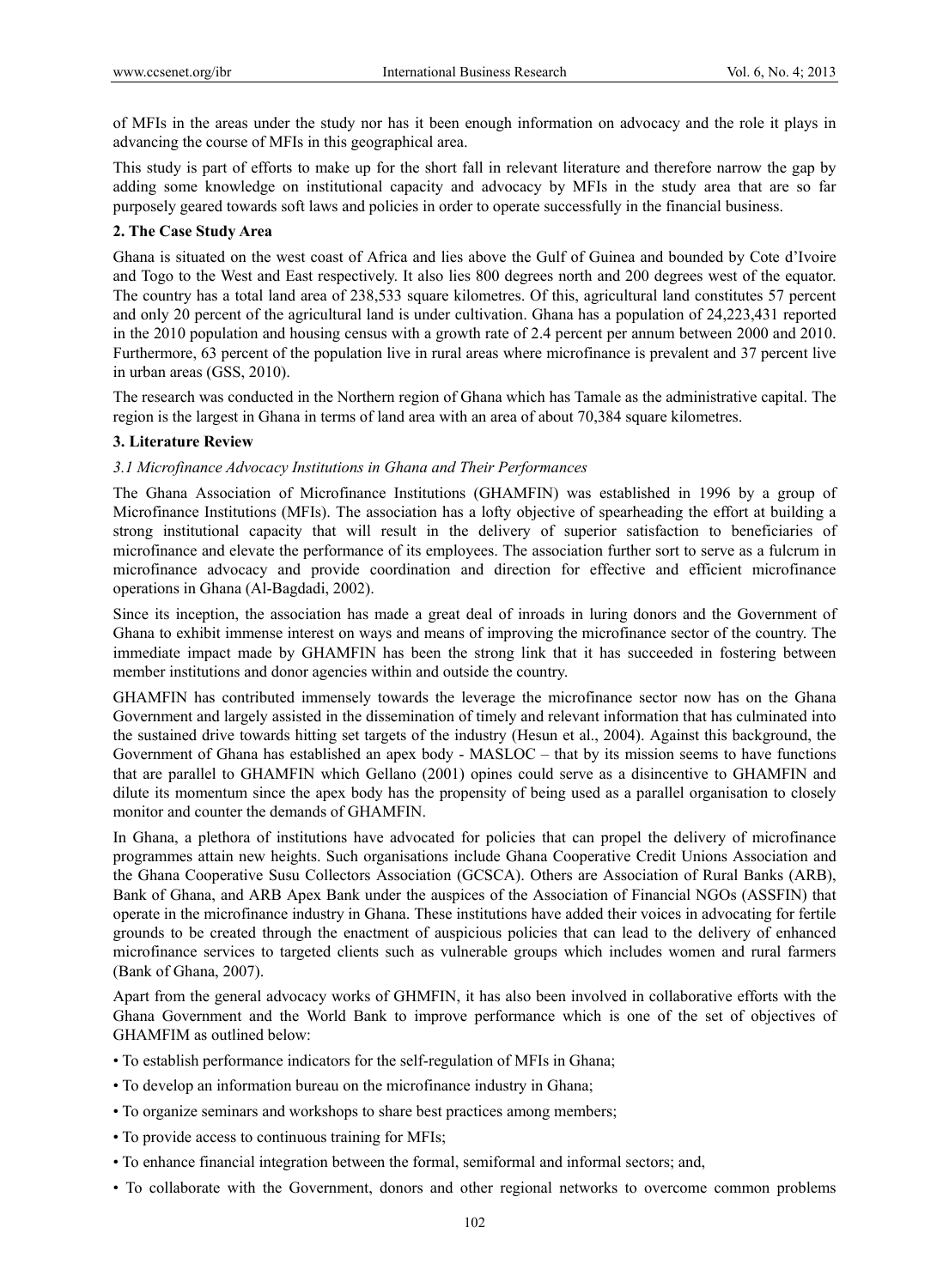facing MFIs and to seek funds for research and development.

GHAMFIN has established performance indicators and put in place reporting mechanisms for its members in order to facilitate e*fficiency*, e*ffectiveness, improved policy and outreach*. These seem to have improved the quality of services in the network. As part of its goals, GHAMFIN seeks to upscale its internal funds generating capacity to enhance its financial autonomy and consolidate its potential to sustain its operations.

For sustainability over the long haul, GHAMFIN has considered various sources of funding by creating information resource centres, training programme fees, research and membership fees (Al-Bagdadi, 2002).

GHAMFIN has advocated for a policy dialogue with the Government of Ghana which is to serve as a platform for creating an enabling environment for microfinance operations. The association has played a proactive role in lobbying the government of Ghana to design legal frameworks and legislation that puts the microfinance industry on a sound footing. Consultations and collaborations with the government have yielded an indepth understanding of issues which has succeeded in a variety of stakeholders navigating towards a common ground in a bid to strengthen the operational muscle of microfinance industry players. (D'Onofrio, 2010).

O'Nofoiro (2006) finds that institutions like GHAMFIN are often confronted with a myriad of obstacles such as problems of conflict of interest from among contesting individual member institutions for priority and preferential treatment. Also there is always the difficulty in getting reasonable and quick consensus from various stakeholders in matters requiring quick decisions.

GHAMFIN insatiable quests of acquiring and disseminating information to its stakeholders in order to promote knowledge and best practice has often been severely hampered by lack of books, magazines and training materials. Acute shortage of qualified and experienced personnel at GHAMFIN has slowed down the pace of engaging in capacity building for microfinance firms (Al-Bagdadi, 2002).

# *3.2 Institutional Bottlenecks for Effective Microfinance Advocacy Policies*

In recent times, Ghana is considered to be one of the countries in Africa that has enacted plausible advocacy policies and created regulatory structures that allows microfinance programmes to bloom and flourish. However, efforts of microfinance Institutions at leveraging on the favourable legislative climate have been impeded by a lack of enforcement of regulations. A case in point is the frailties in hauling loan defaulters before the law to secure payments. This unhealthy situation has diminished the commitment of shareholders and donors at pumping funds for credit provision. Advocacy is reeling under financial pressures because of inadequate funds and monitoring and supervision of micro finance operations have considerably been weakened by insufficient resources (Steel & Andah, 2003).

The Bank of Ghana which wants to champion advocacy of microfinance schemes is also not without its challenges. Monitoring, supervision and advocacy is often done on adhoc basis because structures are not well defined and the situation is made worse by inexperience personnel who continue to steer affairs connected to advocacy. It is however pleasing to note that the Government of Ghana has stepped in to regularise the supervision and take control of advocacy policies (Steel & Andah, 2003).

The Government of Ghana in its attempt to alleviate poverty through microfinance provision has ventured into the business of micro finance by masterminding the creation and formation of Microfinance and Small Loan Centre (MANSLOC) under the office and direction of the President of Ghana. The Microfinance and Small Loan Centre has two thronged roles; first, to widen the net of microfinance in order to boost accessibility and second, to play a lead role in advocating the release of micro credit to the rural poor by District Assemblies and Non Governmental Organisations. The Non Governmental Organisations have often cited the legal requirement of registering under the Companies Code of 1963 as a major hurdle towards striding into microfinance. Political gamesmanship has also eaten deep into the activities of the Micro Finance and Small Loan Centre culminating into the widespread criticism of the centre being skewed to provide small loans for sympathisers and supporters of ruling governments.

To overcome the complicated bureaucracies inherent in the registration process at the Registrar General in Ghana, many Microfinance institutions are joining forces in forming national and international associations and networks to advocate for regulatory frameworks that will create conducive environment for them to achieve their objective of delivering financial services to the poor but economically active and the low income earners. To boost their opportunities to succeed, these associations have also embraced capacity building to equip practitioners with the know-how to engage in advocacy (Hudak, 2011).

However, critics of advocacy and lobbying have described such associations and moves to be counterproductive and argue that they only lobby governments for special benefits to their members whilst the critical mass of the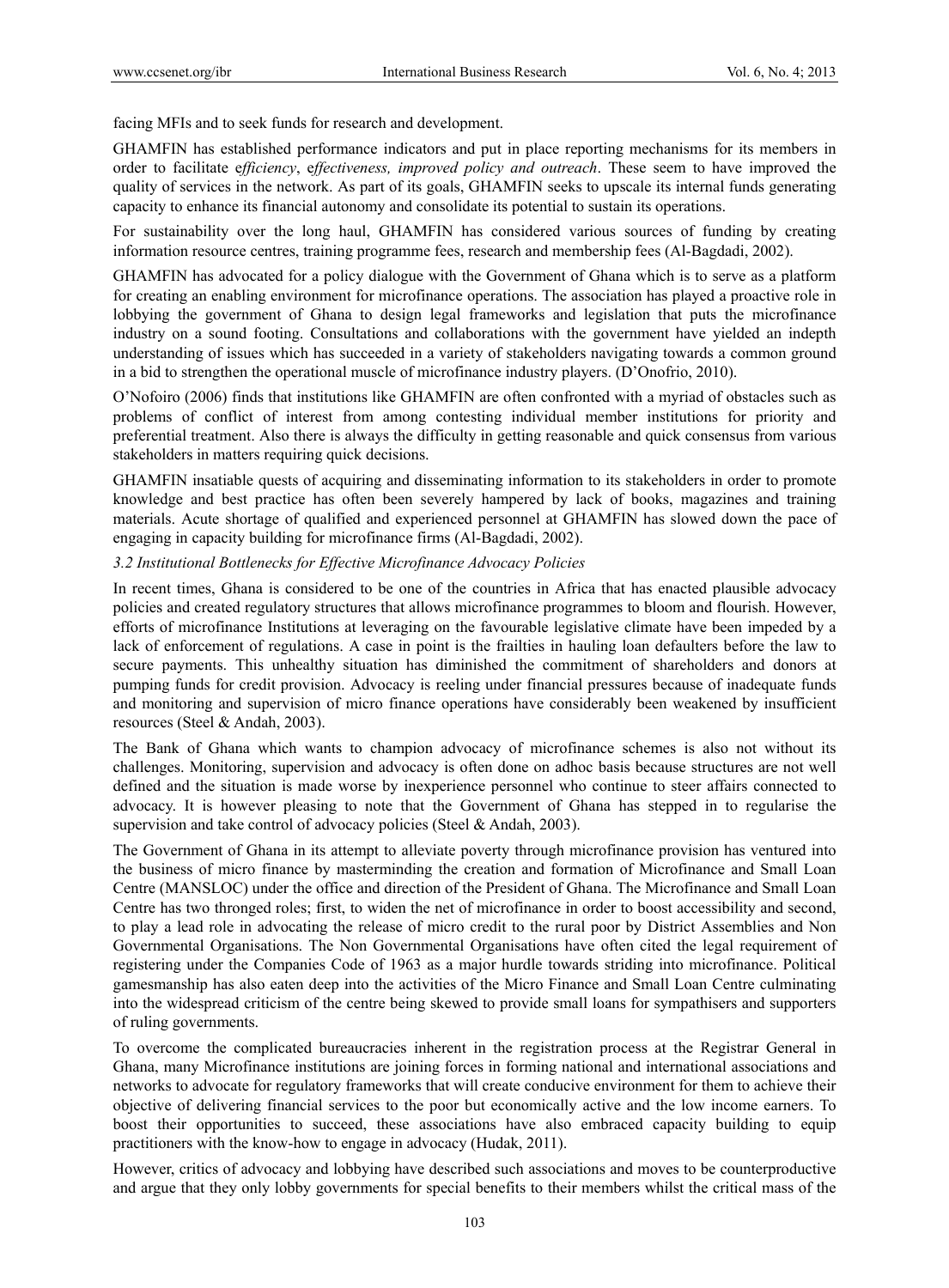rural poor are left on crumbs. Olson (1965; 1982) contends that such groups reduce efficiency, skew allocation of resources, slow down innovation and new technologies: He concludes that in doing so they reduce the overall rate of economic growth. Jones (2004) lends support to the fact that collective action may not be in the interest of the general public but solely for the interest and concerns for the group pursuing the action and the individuals may not benefit in the long run. His argument is that advocacy could be necessary but the impact is limited to specific groups and not the general public.

Nevertheless, in developing countries associations formed by MFIs are increasingly playing dominant and significant roles in expanding financial access to the poor and alleviating poverty through the channels of promoting and monitoring of microfinance initiatives.

## *3.3 Policy Advocacy and Microfinance Stakeholders*

In recent years advocacy has assumed greater significance and popularity in the microfinance industry prompting calls for a common standard of performance in the industry for effective advocacy. Institutional capacity-building purposely for advocacy is advised and supported by experts and associations in the microfinance industry. Microfinance service providers often contend with problems of limited outreach; inefficient operating models and lack of appropriate technologies in their pursuit for success. Other issues that have compounded the problems have been unfavourable legalities and stringent regulatory environments for microfinance institutions. It is therefore a matter of course that stakeholders in micro finance appear unanimous in their calls for a more vigorous and vibrant advocacy that will prioritise micro finance in national discourse (D'Onofrio, 2010).

Empirical evidence points to the urgent need for the provision of technical ability to the principal actors in the micro finance industry if advocacy is to take centre stage and achieve much needed financial reforms.

The mid-1990s witnessed a sharp increase in the interest of NGOs and donor agencies in advocacy to influence macro-level policy and regulatory frameworks. The move has been to create opportunities and remove constraints at the micro-level for both micro enterprises and entrepreneurs that are mostly beneficiaries of microfinance schemes (Mayoux, 1997).

Civil society development and democratisation have been seen by advocacy organisations, multilateral and bilateral donor agencies as a means of effecting a macro-level change in this direction. Advances in communications and information technology have been used to increase global influence and visibility in advocacy at most levels (USAID, 2006).

The UN has made efforts on its part through advocacy for the success of microfinance promising better coordination of initiatives and organisations of its own systems, increased donor support, and efforts to channel all resources generated from microfinance campaigns solely for poverty eradication (UN, 2002).

In a paper presented at the international conference for NGOs for poverty policy in Beijing, China, Cater (2001) called for an effective policy advocacy that requires on-the-ground experience. He suggested that lessons should be taken from microfinance operations that have been sustainable and profitable over the years and those that are ready to graduate into the formal financial system. Struggling MFIs with weak institutional capacities could become efficient if they heed to this and their contributions to global call for workable policies and regulations for microfinance could as well have an impact. He however warned that policy advocacy can fail if unfavourable environment like lack of political stability and unstable economic parameters prevail (Al-Bagdadi, 2002).

## *3.4 Models for Microfinance Advocacy*

Contemporary research has produced a lot of models and frameworks to support advocacy bodies in their quest for workable regulations and all seem to bear some resemblances and similarities in features and functions, one of such models was the brainchild of D'Onofio (2010).

D'Onofio (2010) in his framework recommends that the capacities of member institutions of advocacy bodies should be made a priority. In the diagnostic framework for institutional capacity for advocacy in Table 1, he listed Will, Knowledge/Skills, Systems, and Resources as the main components necessary for successful advocacy. Thus staff and other stakeholders should have deep insights about the institution's advocacy polices. This will work well if there is an orientation on the need for advocacy, the role advocacy can and will play in delivering success of their projects. D'Onofio posits that pervasive disagreements or misunderstanding on this will militate against any successful advocacy. When everyone understands the need for advocacy then there should be a general agreement and the Will to drive advocacy into the corridors of policy shapers and makers better regulations.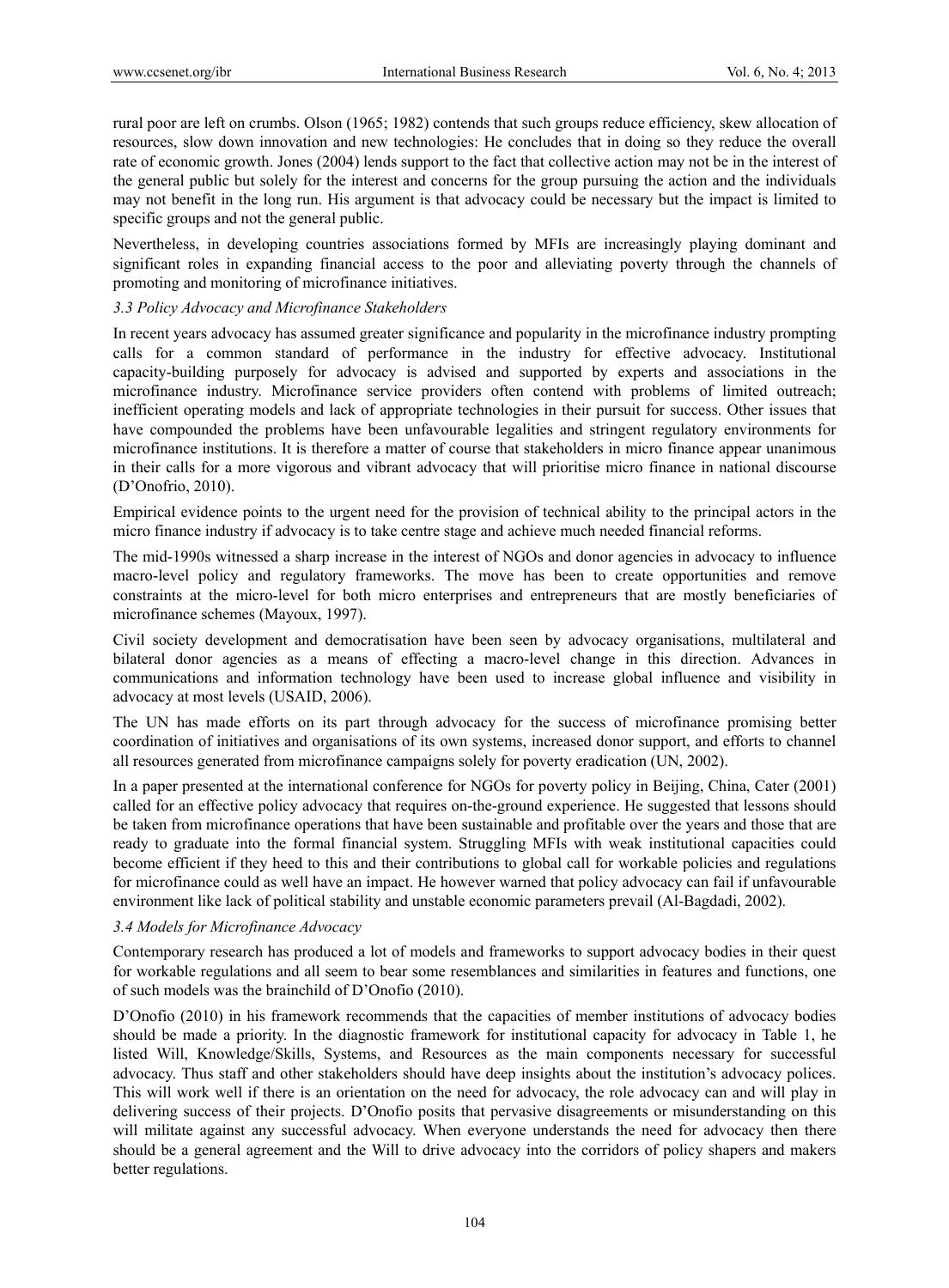According to him, personnel of institutions at the centre of advocacy campaigns need to have Knowledge and Skills necessary to carry out their roles effectively. This can be obtained through well structured orientations or professional development and training. (D'Onofrio, 2010).

Success in advocacy does not come by chance but through the design of workable structures and Systems within which it will be realised. There should be a structure that defines definite lines to follow, a framework that crates awareness of and a strategy to guide the system to success. Evidence based research is vital to underpin effective policies and management. This must be enshrined in a communication plan that has the mechanism to provide useful feedback for monitoring and evaluation. These however need to be supported by resources dedicated for the purpose of advocacy and channels that facilitates effective liaison activities with the government and local authorities, the media and other agencies. Table 1 gives a summary of the Framework (D'Onofrio, 2010).

|                                | <b>SUMMARY OF LOAN CYCLE</b>                                                                 |  |  |  |  |
|--------------------------------|----------------------------------------------------------------------------------------------|--|--|--|--|
| Will                           | Does your association                                                                        |  |  |  |  |
| Commitment.                    | 1. Have a broad consensus that your association should engage in policy advocacy?            |  |  |  |  |
| Mission Alignment              | 2. Understand that policy advocacy is important to meeting your mission?                     |  |  |  |  |
| <b>Knowledge/Skills</b>        | 3. Have a clear understanding of policy-related problems and their implications for members? |  |  |  |  |
| Legislative,                   | 4. Have a consensus among its members on the associations' policy-related priorities?        |  |  |  |  |
| Socio-political and Economical | 5. Have a clearly defined objective or objectives for policy advocacy?                       |  |  |  |  |
| <b>Systems</b>                 | 6. Understand the policy-making process as it relates to associations' policy objectives     |  |  |  |  |
| Decision Making,               | 7. Have a decision making process for advocacy?                                              |  |  |  |  |
| Research                       | 8. Have the capacity to access or generate policy related research?                          |  |  |  |  |
| Communication,                 | 9. Have a communication strategy in place?                                                   |  |  |  |  |
| Monitoring and Evaluation      | 10. Have a detailed action plan for implementing and evaluating its advocacy efforts?        |  |  |  |  |
| <b>Resources</b>               | 11. Have financial resources specifically devoted for advocacy?                              |  |  |  |  |
| Financial,                     | 12. Have dedicated staff for advocacy efforts?                                               |  |  |  |  |
| Human.                         | 13. Have access to policy experts?                                                           |  |  |  |  |
| Technical,                     | 14. Adequately represent the constituency most affected by a given policy issue or reforms?  |  |  |  |  |
| Organisational                 | 15. Have strong relationship with government agencies association members, media, other      |  |  |  |  |
|                                | non-profit organisations, coalitions and/or alliances?                                       |  |  |  |  |

Table 1. Diagnostic framework: Organisational capacity for advocacy

Source: Adapted from Sharon D'Onofrio (2010).

## **4. Research Design and Methodology**

The research design is directed towards qualitative research which is intended to tap into the experience and knowledge of respondents and gain non quantifiable insights in the field, focusing on the detailed answers and generating vital information (Skosana, 2006). This approach allows the researchers to attain better and richer understanding of the responses and allowed more interactions between the interviewer and the respondents. It also provided more information on why certain policy advocacy issues arise and how they are handled. This technique is allowed the interviewer to further explore and probe which is one of the notable strengths of qualitative research (Golafshani, 2003).

#### *4.1 Sampling*

In practical research, It is not possible to target an entire population for interview. Consequentlyt, sampling is used to obtain data from a representative group for a population. Sampling deals with the exercise of selecting a reasonable number of respondents for a research work with an eye for representation. There are many methods that can be used in sampling but for the purpose of achieving the objectives of this study, two methods are used concurrently. Two non-probability sampling methods are used, snow ball sampling and convenient sampling are used simultaneously due to the fact that it is convenient to access information from known faces and against the backdrop of resource constraints, convenient sampling holds sway. As part of snowball sampling, those respondents that were contacted also provided leads to other institutions that were in the study area (Skosana 2006; Thomas 2009).This method yielded great results for the research. Those respondents that were contacted assisted in providing relevant information.

Ten microfinance institutions were earmarked in the sample frame for the research but seven of them yielded to the request for interview representing 70 per cent of the target sample and detailed data was collected in a period of four weeks. During data analysis, emerging and dominant themes were highlighted for analysis. A cross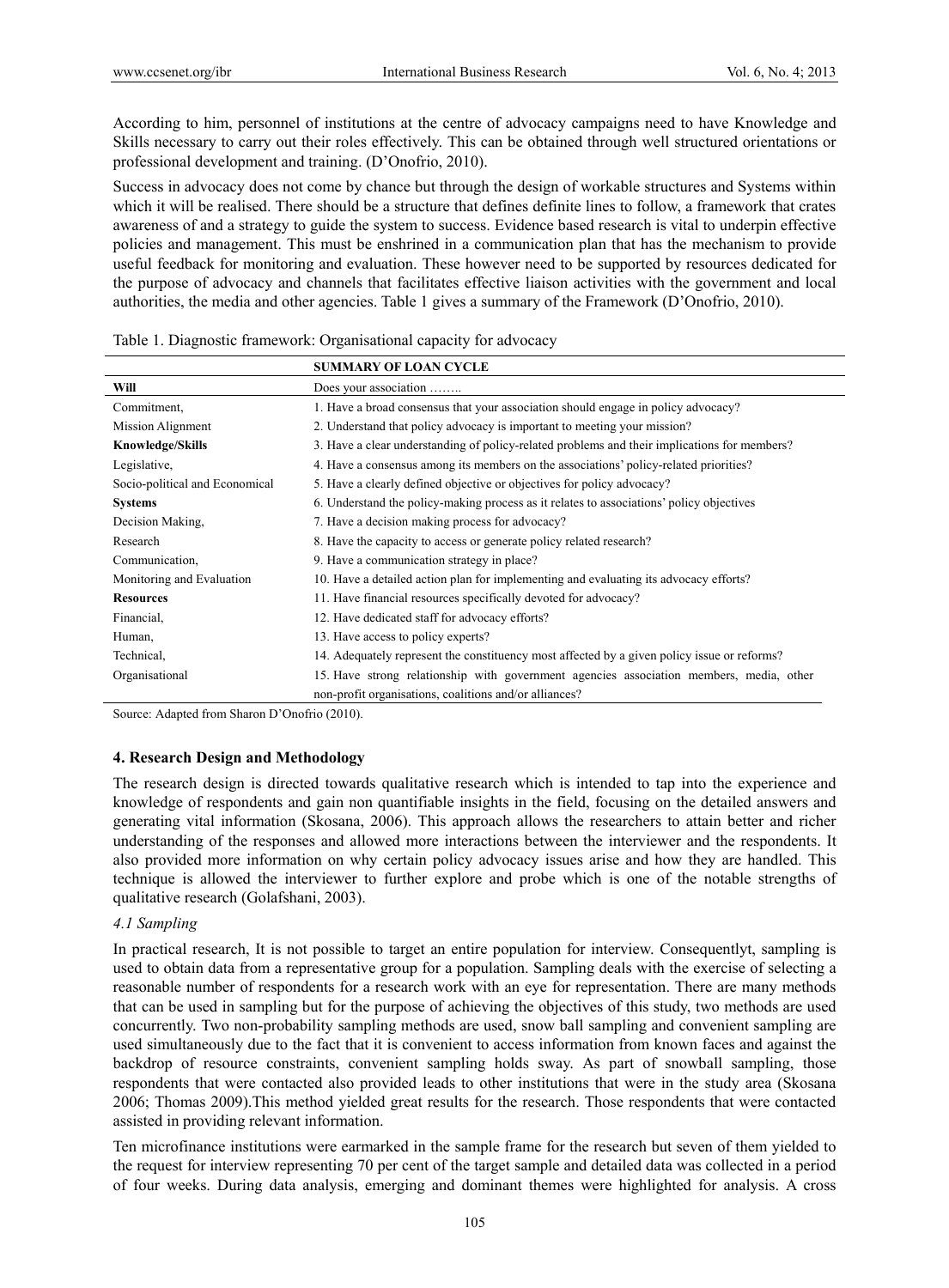reference was needed to vouch and double check some relevant information and respondents in Simli Pong, MASLOC and BFS (Organisations used for the study) had to be re-contacted to reconcile some pieces of information to complete the analysis.

## *4.2 Interview*

Interview as a form of data collection could be categorised into three forms; structured, semi-structured and unstructured interview. This study utilised a semi structured form of interview where an interview instrument with open-ended questions was used with no predetermined answers. For the purpose of deeper understanding, the questions were discussed on face-to-face and in a systematic manner in similar conditions for all respondents. The questions were prepared and posed with due cognisance of the objectives of the research. The interviewer interacted with the interviewees in quiet places and this offered the opportunity to listen to different people with different perspectives on the same or similar issues from different institutions. The bright side of this approach is that, the interviewer maintained control over the discussion (Thomas 2009; Burnett, 2009).and probed for more answers using the simplest language for excellent results.

## *4.3 Methods of Data Analysis*

Making sense of data is an integral and important part of research regardless of the volume of information collected. In the opinion of Burnettt (2009), several systematic steps are required to support the enterprise of detailed analysis. As a first step towards analysis of data, information generated from the interviews were transcribed, coded and organised to derive sense based on the pattern of the volume of data collected. Key themes and operational terms were identified and a second coding termed axial coding was used to establish relationship between categories sorted from the first coding. The final part of this analysis was devoted to selective coding and the researchers embarked on an assessment of the disparities in the coded categories relative to the original raw data obtained from the field. At this juncture, the a linkage between emerging themes and the conceptual framework that underpinned the research was established to concretise the effort at deriving meaning out of the primary data..

Finally all categories of relevant themes were summarised and synthesised through the process of noticing and critical thinking supported by a deeper assessment and interpretations of the findings which led to presentation and conclusions (Marshall & Rossman, 1990; Seidel, 1998).

## **5. Discussion of Findings**

Out of the ten microfinance institutions earmarked in the sample, seven responded positively to the request for interview. The interviews were conducted in a well conditioned environment and the findings emanating from data analysis now follow in subheadings.

## *5.1 Institutional Capacity for Advocacy*

Capacity building programmes in MFIs in this study area is an integral part of their microfinance schemes. The study finds that capacity building is constantly being designed to ensure that adequate preparations are made to achieve success. Interviewees were asked what kind of consultations and trainings they go through under the tutelage of policy experts on issues concerning policy advocacy. It came out that most often, seminars and conferences are used with consultants facilitating discussions on thematic areas that are central to the operations of microfinance schemes. Almost all respondents agree that their institutions participate in such programmes and it is sometimes organised by individual intuitions or by a coalition of MFIs. To a large degree, it is the parent association, GHAMFIN, that spearheads the training regimes as part of their objectives and commitments to be champions of policy advocacy in micro financing. Regular in-service training is organised in some of the MFIs in the Tamale Metropolis. However, it came to light that not all the micro finance firms have the wherewithal to organise and sponsor their own training programmes on policy advocacy and therefore piggyback training schemes organised by other micro finance firms.

In trying to find out how MFIs develop their staff skills and knowledge to carry out policy advocacy, it was gathered that at the national level, GHAMFIN does organise trainings to develop the skills of the personnel of member associations and all institutions are expected to present their personnel to attend. Occasionally, donor agencies sponsor individual officers from their funding institutions to undertake training abroad to upgrade their skills in all aspects of their jobs including policy advocacy and dynamics of lobbying government, local authorities and the communities.

With the notable exception of MASLOC, GDCA and Simli Pong, all other MFIs in the study area do not have personnel with the desired expertise and technical inclination in the field of microfinance as manifest in their weak academic qualifications and unimpressive experience. Technical officials are conspicuous by their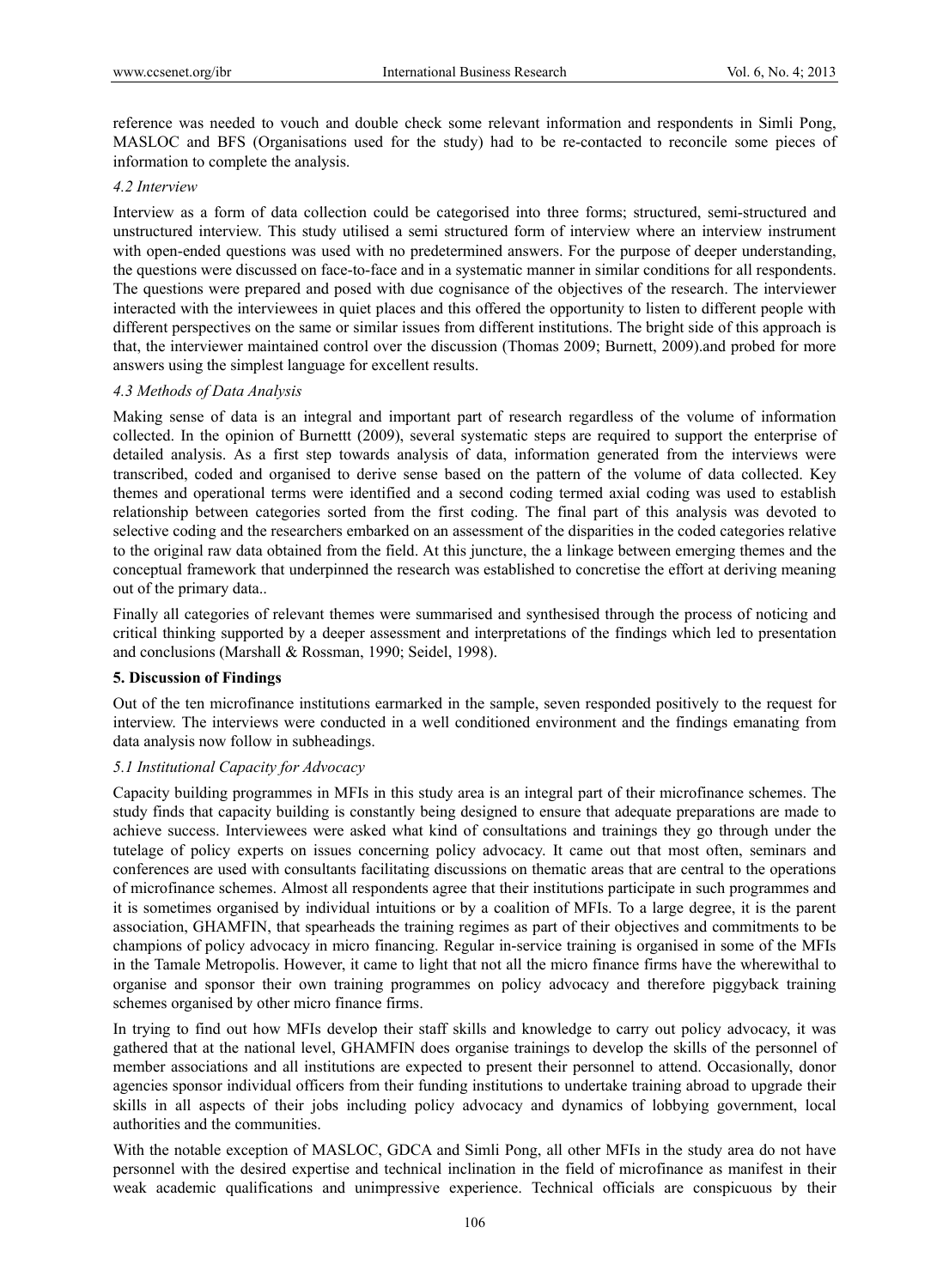inadequacy with management exhibiting little appetite for sponsoring their staff to undertake training and refresher courses in policy advocacy because of profit motives.

Table 2 is an exhibition of all the institutions and a summary of the findings on the thematic areas of the research.

| Comparison of the Organisations in the Case Study |                                                      |                                        |                                                      |                                             |                                                      |                                                               |                                                                                        |  |  |
|---------------------------------------------------|------------------------------------------------------|----------------------------------------|------------------------------------------------------|---------------------------------------------|------------------------------------------------------|---------------------------------------------------------------|----------------------------------------------------------------------------------------|--|--|
|                                                   | <b>GDCA</b>                                          | <b>Simli Pong</b>                      | <b>MANSLOC</b>                                       | Maata-N<br>-Tudu                            | <b>CARD</b>                                          | <b>Bonzali</b><br><b>Rural Bang</b>                           | <b>Baobab</b><br><b>Financial</b><br><b>Services</b>                                   |  |  |
| of<br>Year<br>Formation                           | 1980                                                 | 2000                                   | 2006                                                 | 1990                                        | 1998                                                 | 1990                                                          | 2008                                                                                   |  |  |
| Legal Status                                      | Registered                                           | Registered                             | Registered                                           | Registered                                  | Registered                                           | Registered                                                    | Registered                                                                             |  |  |
| Mission                                           | Women<br>Development<br>Through Self<br>Centeredness | To bring change<br>to women            | To act as apex<br>body for<br>Government             | To assist<br>women<br>groups                | Food security<br>and<br>Micro-credit                 | To give<br>financial<br>freedom and<br>freedom from<br>hunger | To offer business<br>opportunities to<br>low income<br>earners through<br>Microfinance |  |  |
| Financial<br>regulations                          | Considered<br>serious and<br>adhere to               | Try to follow<br>them all the time     | Strict with<br>them                                  | Not all<br>that<br>worried<br>about<br>them | Relaxed<br>about them                                | Well aware of<br>them                                         | Believe it is<br>within control                                                        |  |  |
| Achievement                                       | School for<br>destitute<br>children                  | Agro-processing<br>for women           | Cars available<br>for taxi<br>drivers                | Provided<br>Toilet<br>facilities            | Warehouse<br>For farmers                             | Fantastic loan<br>repayment<br>Good savings                   | Two successful<br>projects<br>completed                                                |  |  |
| Institutional<br>Capacity                         | Provides<br>training                                 | Relies on<br><b>GDCA</b>               | Well<br>resourced                                    | Very<br>little                              | Not<br>impressive                                    | Not as<br>expected                                            | Not much<br>attention given                                                            |  |  |
| Advocacy                                          | Engages with<br>donors                               | Engages with<br>Politicians            | Deals with<br>the<br>government                      | Non At<br>all                               | Not really<br>into<br>Advocacy                       | Not for policy<br>change                                      | No emphasis<br>place on it                                                             |  |  |
| Women<br>Empowerme-<br>nt                         | Enlightened<br>many girls<br>through<br>training     | Some<br>Women entered<br>into politics | Made women<br>champions of<br>their own<br>course    | Put many<br>women<br>in<br>business         | Encouraged<br>women into<br>farming as a<br>business | Established<br>women in<br>successful<br>businesses           | A big concern on<br>agenda                                                             |  |  |
| Other<br>Projects                                 | School for the<br>destitute<br>children              | Water and<br>sanitation                | <b>Business</b><br>advisory<br>services.<br>training | Peace<br>campaign                           | Agricultural<br>extension                            | Formal<br>system of<br>banking                                | Peace advocates                                                                        |  |  |

Table 2. MFIs in the study

On the question of vigilance in pursuit of sound financial policies and best practices, it was realised that institutional capacity development in some institutions such as Maata-N-Tudu and Baobab Financial Services leaves a lot to be desired. The reason behind this lukewarm attitude towards capacity development is not hard to find. Micro finance firms such as Maata-N-Tudu and Boabab Financial Services operate in the suburban Tamale and are therefore off the radar of financial supervision by regulatory bodies including the Bank of Ghana. Only GDCA, CARD, MASLOC and Simli Pong display a certain commitment to meeting and satisfying the requirements of financial policies and regulations. These institutions more often either have foreign links or origins or have embarked on foreign funded projects while MANSLOC also derives its funding and support from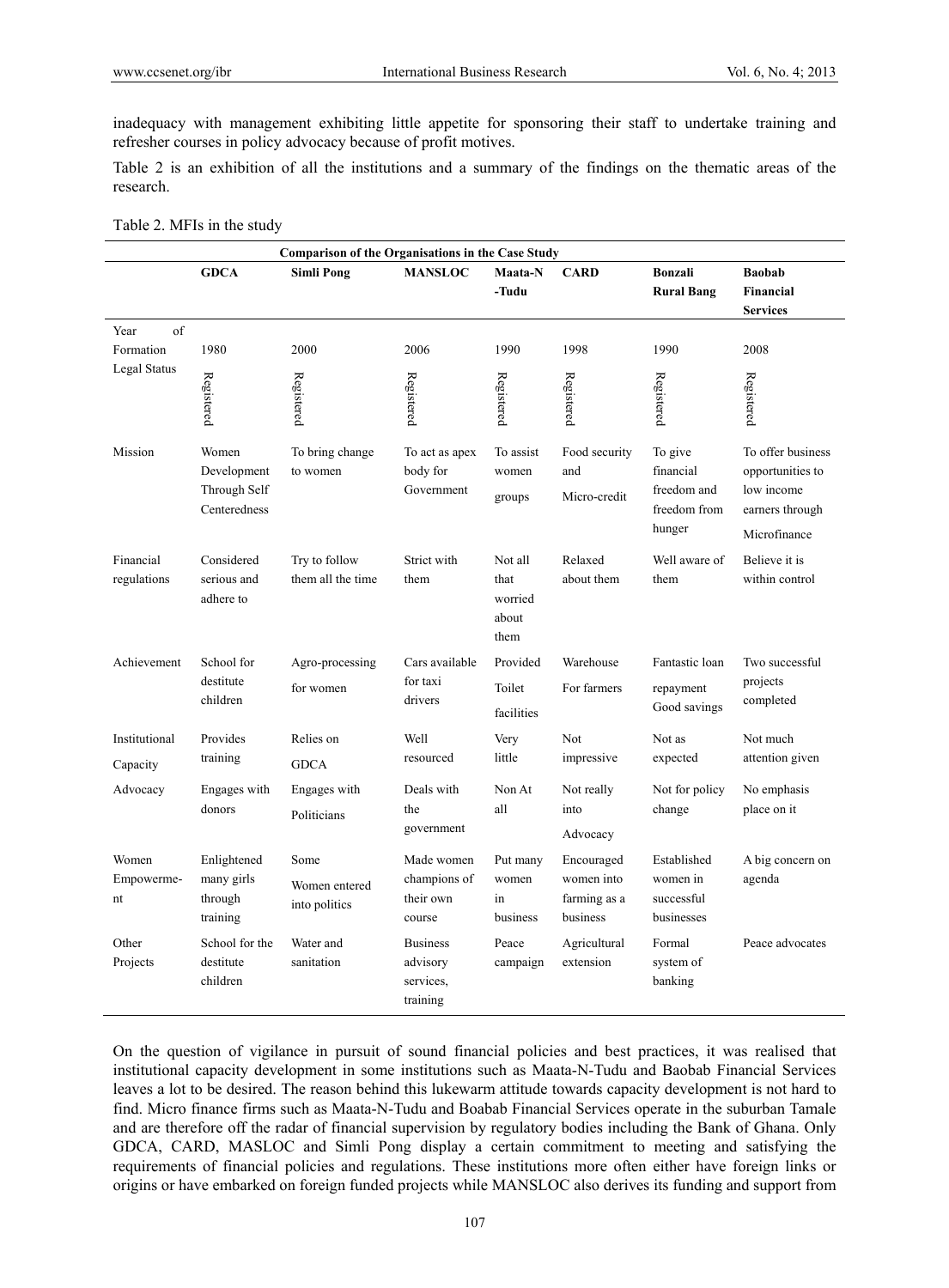the government of Ghana which is why the need to strictly adhere to sound financial practices is compelling.

In Table 2 it can be observed that MANSLOC, CARD, Simli Pong and GDCA are the microfinance institutions that are conscious of avoiding the slippery path of non compliance to financial regulations.

Touching on monitoring and evaluation, the study uncovers an appreciable degree of effort towards monitoring and evaluating activities conducted by the firms. Budgetary allocations are ingrained in the financial projections for monitoring and funds are released for implementation. However, the monitoring is lopsided as it covers loan repayments, activities of loan beneficiaries and impact of loans on poverty alleviation. Monitoring and evaluating policy advocacy is curiously and conspicuously missing.

When respondents were asked about the channel of communications available for reaching out to policy makers, the line of responses point to a certain level of attempts aimed at improving communication with movers and shakers of micro financial policy at the local and national levels. Regular meetings are organised within organisations to brief loan facilitators and community officers on issues pertaining to the interest of the local authorities and changes that affects their operations. Microfinance institutions will usually introduce themselves and their scope of operations to newly elected local councillors to promote goodwill and understanding of stakeholders towards micro finance.

On individual bases, evidence was adduced to the fact that policy makers and influential persons who have websites engage the public on facebook and tweeter interact on a wide variety of issues including microfinance and regulatory frameworks. Through these social networks, issues on national policies and government actions and inactions are communicated.

The media is another channel of communication, the print and the electronic media are used by MFIs to appeal and present their case for efficacious policies in support of micro finance.

Asked what corporate legal status that these MFIs have in the industry? Responses indicate that all the firms have had legal rights to operate in the country as recommended by the Microfinance Policy Model (2006).

The next question centred on the level of support for micro finance operations by local authorities. The research discovers a striking lack of assistance to finance operations by local authorities. They however tend to participate in seminars and conferences on pertinent national affairs regarding politics, civic education and health issues. The local authorities show immense interest on policy advocacy issues on micro finance but continue to lag behind when it comes to providing their own brand of support that will propel policy advocacy to new and greater heights.

Local authorities representing the government appreciate the importance of the operations of MFIs in their localities and need to do well to help as stated in the Africa Advocacy Forum II (2002) but are constrained by lack of funds to help the institutions develop their capacities. During workshops and conferences local authorities are invited and they tend to make perennial promises to provide support in the field of capacity building but their bane has always been their inability to fulfil their promises.

How research is helping shape policy advocacy in micro finance was also explored. The trend of responses shows that very little is done in Maat-N-Tudu, Baobab Financial Services, Bonzali Rural Bank and CARD in terms of research into capacity building towards advocacy. These firms rely heavily on research commissioned by other institutions. The downside of this practice is that, research may have been conducted based on different set of objectives and may therefore not suit the peculiar circumstances of the user. Further probe reveals that limited budget made worse by lack of commitment to accounts for the reluctance to engage in research.

Effective collaboration with various stakeholders facilitates co-operation, information sharing developing synergies inn micro finance operations. Respondents were asked to identify their collaborative activities and one respondent has this to say "Collaboration is the secret in this job". According to the respondent, it will be an uphill task to chalk up success without strategic collaboration with others who have the experience and the technical know-how. Building and maintaining relationships with other micro finance organs, opinion formers and leaders, political party executives, gender activists particularly women with high social standing is vital for breaking fresh grounds in policy advocacy locally and nationally.

The study finds a strong will to engage policy makers on policy advocacy. Respondents did not equivocate about their burning desire to continuously lobby for favourable legislation towards micro finance. As indicated in the literature review section the will of key actors in microfinance advocacy dictates the direction of success or otherwise of advocacy as D'Onofrio (2010) espouses. Dedication towards the vigorous pursuit of policy advocacy is palpable at the personal and institutional level and there appears an individual and collective will to to engage policy makers.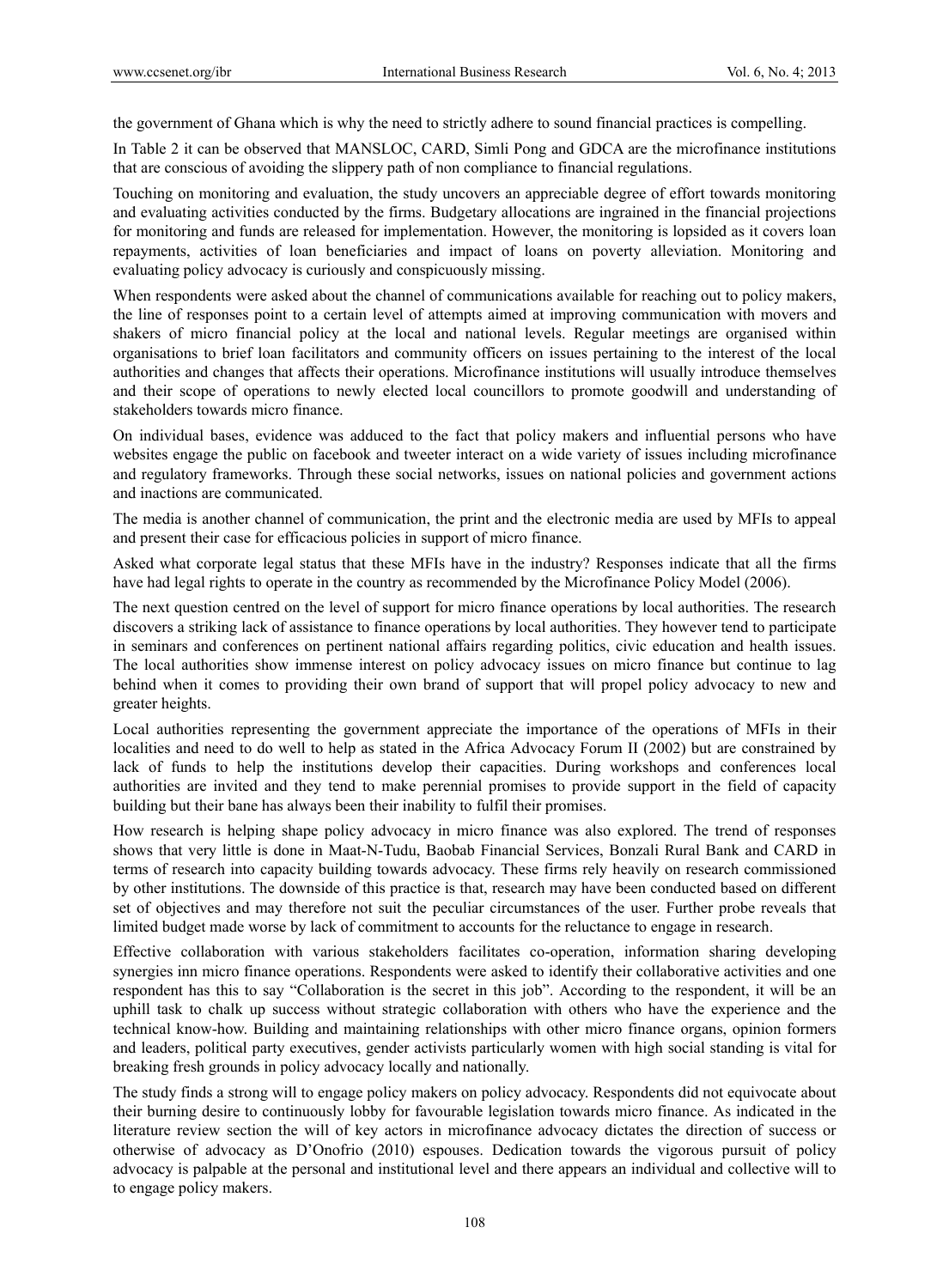The major issue of concern to MFIs in the study area is the lack of direct involvement on the part of government and the law enforcement agencies on loans retrieval. This situation has the potential of scaring potential investors in the microfinance scheme. The Project Co-ordinator of Baobab Financial Services (BFS) states that attempts to canvas for investments investors to boost the capital investment of the organisation has suffered series of setbacks because of disinterest in loan retrieval by law enforcement agencies.

## *5.2 Advocacy and Regulatory Framework*

In responding to the question of advocacy strategies adopted by MFIs, the research reveals that policy advocacy is part of all MFIs game plan and much of their emphasis is placed on educating beneficiaries who are mostly women. The fundamentals of the education scheme is to inspire women to engage in active economic ventures, participate in family and community decision making, lobby government for the elevation of women rights and improve on their business strategies.

Organisational policies covering advocacy are usually made in most MFIs sampled in this study. Advocacy in some MFIs like BFS and Maata-N-Tudu is contextually interpreted as education or sensitisation of people in a society to either accept a preposition or discard some negative traits. With this misnomer, the ability of most micro finance firms to craft efficacious strategies towards policy advocacy that will create fertile grounds for their operations remain a distant prospect.

Advocacy for soft legislations on microfinance is put on the back burner and considered peripheral and for some firms, policy advocacy is perceived as a function of the parent institutions located in Accra, the national capital.

From Table 2, it is discernible that GDCA engages donors and plays advocacy through the donors. Simli Pong and MANSLOC, on the other hand have had interactions with the government and policy makers. However, Maat-N-Tudu, CARD and Bonzali Rural Bank appear not to have any meaningful engagement with government and policy makers. The case of Simli Pong is not different as they piggy back on GDCA to engage in policy advocacy.

Reactions to the question on how advocacy feature in MFIs' annual budgets revealed that most institutions have annual budget allocations for advocacy programmes but no clear cut emphases or strategies on advocacy for manageable regulatory frameworks in their missions as recommended by the Microfinance Policy Forum Model (2006). On the whole, enough budgetary allocations are made for advocacy but the mission behind it is to concentrate on beneficiaries and how they can succeed in their business ventures.

Microfinance Institutions are steep in their belief that the management of their firms have the capacity to venture into policy advocacy and mount vibrant campaigns that can yield desired results.

In terms of technical expertise, institutions rely on their networks. GHAMFIN is a classical case of how networks assist in using their technical acumen to continue to mastermind advocacy much to the benefit of their members.

Turning our attention to how politicians and political leaders are instrumental in shaping the course of micro finance, the research detects how influential politicians can be in microfinance schemes. Respondents appear to have a sense of unanimity about the fact that, politicians such as Members of Parliament, District Chief Executives and Government Ministers have played diverse roles in sourcing loans for micro finance institutions that operate in their constituencies.

The use of courts of competent jurisdiction to compel loan defaulters to defray their debts is seldom used by micro finance organisations in the Tamale Metropolis. Litigation is frowned upon in the area of study because the people live in a close knitted society regulated by local traditions and presided over by highly revered local chiefs. The chiefs arbitrate over socioeconomic matters and their decisions are respected. In this regard, defaulters are hauled to the chief's palace and in the final analysis, the loans are settled. The research uncovers the fact that, resort to legal action via the competent courts will dissuade potential borrowers and scores of actual borrowers because the people are largely uneducated and find law courts and law enforcement agencies as tools of the elites that seek to marginalise the under privilege.

## *5.3 Women Empowerment and Microfinance*

All MFIs were asked whether women empowerment being a central part of their operations appeals to policy makers and drives them to act favourably towards microfinance schemes. The study posits that a variety of interest groups and individuals including local and central government have an appreciable level of interest in development of women in many spheres of life and microfinance is considered one of the channels that can be used to maximise the welfare of women. Therefore, respondents were unequivocal in their view that, the issue of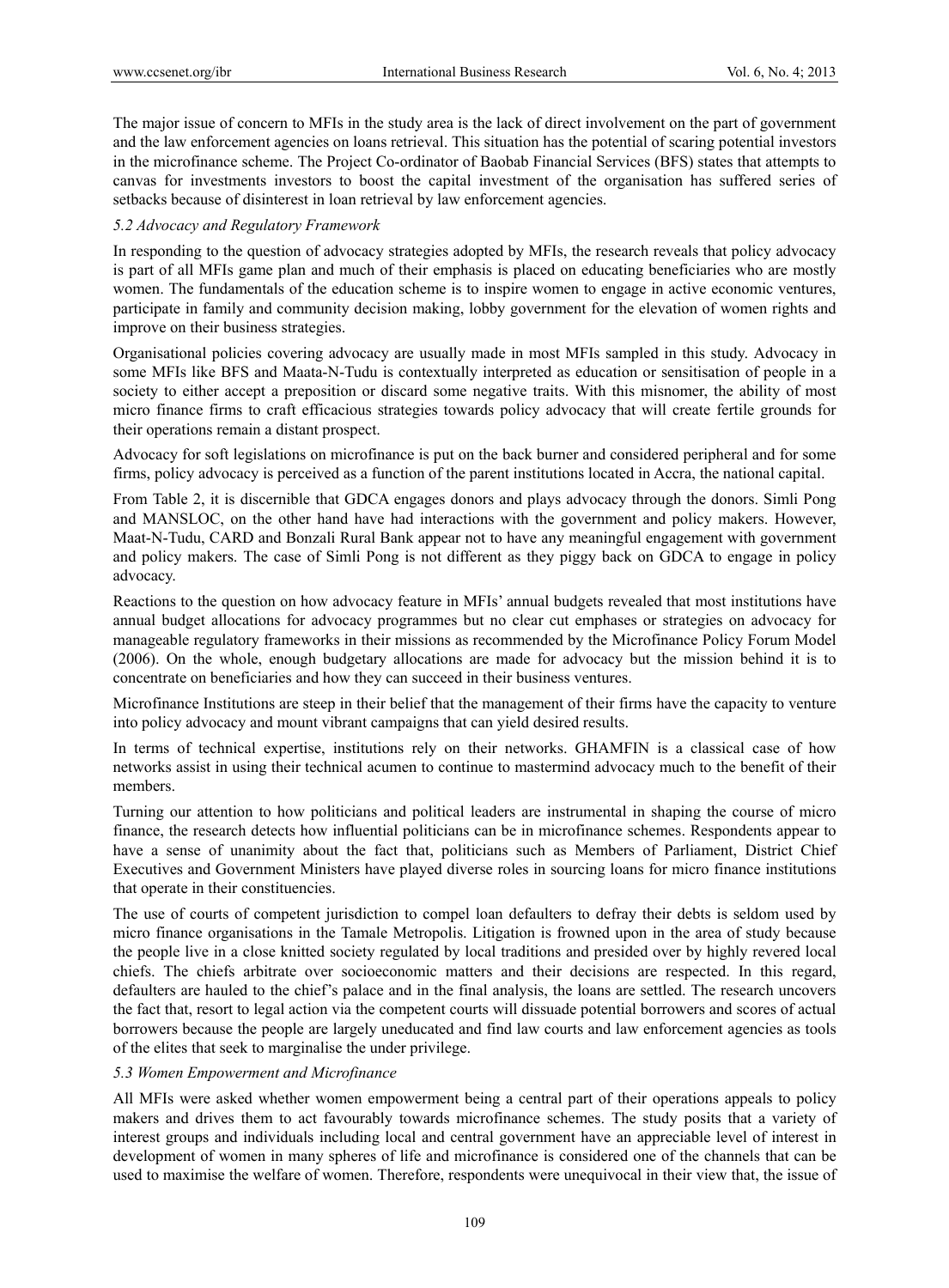women empowerment through micro financing has engaged central and local government attention for some time now.

The government through the local authority and traditional rulers in the area has always proposed to join hands to empower women and so much is always promised, written and talked about, however, actions are less. This does not take the women anywhere, except a few who have fought their ways up the hierarchy.

All the institutions whose representatives were interviewed attests to the glowing roles micro finance has played in ameliorating the dire financial dilemma women face. A case I point is the how the GDCA has succeeded in enlightening many girls and women in a couple of human endeavours including entrepreneurial skills and effective management of loans. Simli Pong and CARD inspire women to come of their shelves, speak up to issues affecting them and train them in farming and agro-processing. MANSLOC and Maata-N-Tudu on the other hand have concentrated on educating and financially equipping women as a way of empowering them to influence family and societal decisions. BFS has played a pivotal role in micro finance by rolling out innovative micro finance products that had pushed the frontiers of micro credit even further.

The researchers laid their hands on evidence that shows just how much women have benefited from micro finance and respondents cited improved primary health care, increase in the school enrolment of the girl child and the sponsoring of women candidates in local assembly elections. In spite of these impressive progress made in lifting women out of the doldrums of poverty and marginalisation, a lot remains to be done because majority of women continue to languish under the shadows of men.

A disturbing trend this work discovers is the use of loans for unintended purposes such as child upbringing. The core objective of micro credit is to open economic opportunities for women to undertake profitable economic ventures. The last thing a micro finance firm expects is to have its loans used for domestic activities. Reeling under family pressures, women are compelled to use part of loan proceeds for domestic chores sparking a cycle of non payment of loans. Loan recovery will then assume a difficult dimension.

Despite all the forms of education and advocacy programmes given by these MFIs to their women clients and beneficiaries, some of them are still engrossed with the traditional beliefs and practices that hinder the progress of their economic ventures. Some women cannot shrug off the outdated belief that men must always be in charge of all affairs that concern their wives. Some women will not want ownership and control of loans unless their husbands are consulted and involved from loan application to funds application. A fear that reigns supreme is the husbands ability to scupper the application process if he is not involved and one Director who responded to our interview puts it poignantly; "If the husband is ignored, he will deliberately frustrate the progress of wife who will go in for the loans without his involvement".

## **6. Conclusions**

Microfinance Institutions in Tamale Metropolis in Northern Ghana that deliver financial services to women to help enhance women empowerment and participation in the development of their society have operated in a fairly isolated environment over the years. They struggle through the system and operate their microfinance schemes their own way to survive the operational hazards. With virtually no advocacy strategies, little experience and weak technical expertise, microfinance institutions in the metropolis survive without adequate strategies that can be used to secure flexible regulatory framework within which they will be able to deliver and achieve sustainable women empowerment.

Advocacy has been prioritised by MFIs and feature prominently in their annual budgets ions but funds are not committed to the purpose of lobbying for a favourable financial climate in which micro finance can blossom. Advocacy campaigns are largely geared towards sensitisation and creating awareness about the availability of micro finance and its usefulness in promoting the well being of the under privileged in society. This leaves MFIs in the Tamale Metropolis bereft of workable action plans that can lead to the realisation of policy reforms in the micro finance sector.

In terms of resourcefulness in advocacy, it is clear that MFI's in the Tamale Metropolis lack the knowledge to pursue policy advocacy. What is more, capacity building programmes are undertaken in other thematic areas that are distinct from policy advocacy and where advocacy is earmarked for discussions, it is done on the fringes.

The study is also conclusive on the matter weak research capabilities of MFI's. Undertaking research is a far cry in MFI''s operating around the Tamale Metropolis. This situation is made worse by the lack of investment in capacity building where the lofty ideals of research could be discussed. At this juncture, it is pertinent to answer the research question by stating that MFIs in the Tamale Metropolis are ill prepared in terms of strategic action plans compounded by very weak human resource base that lacks the wherewithal to engage in any meaningful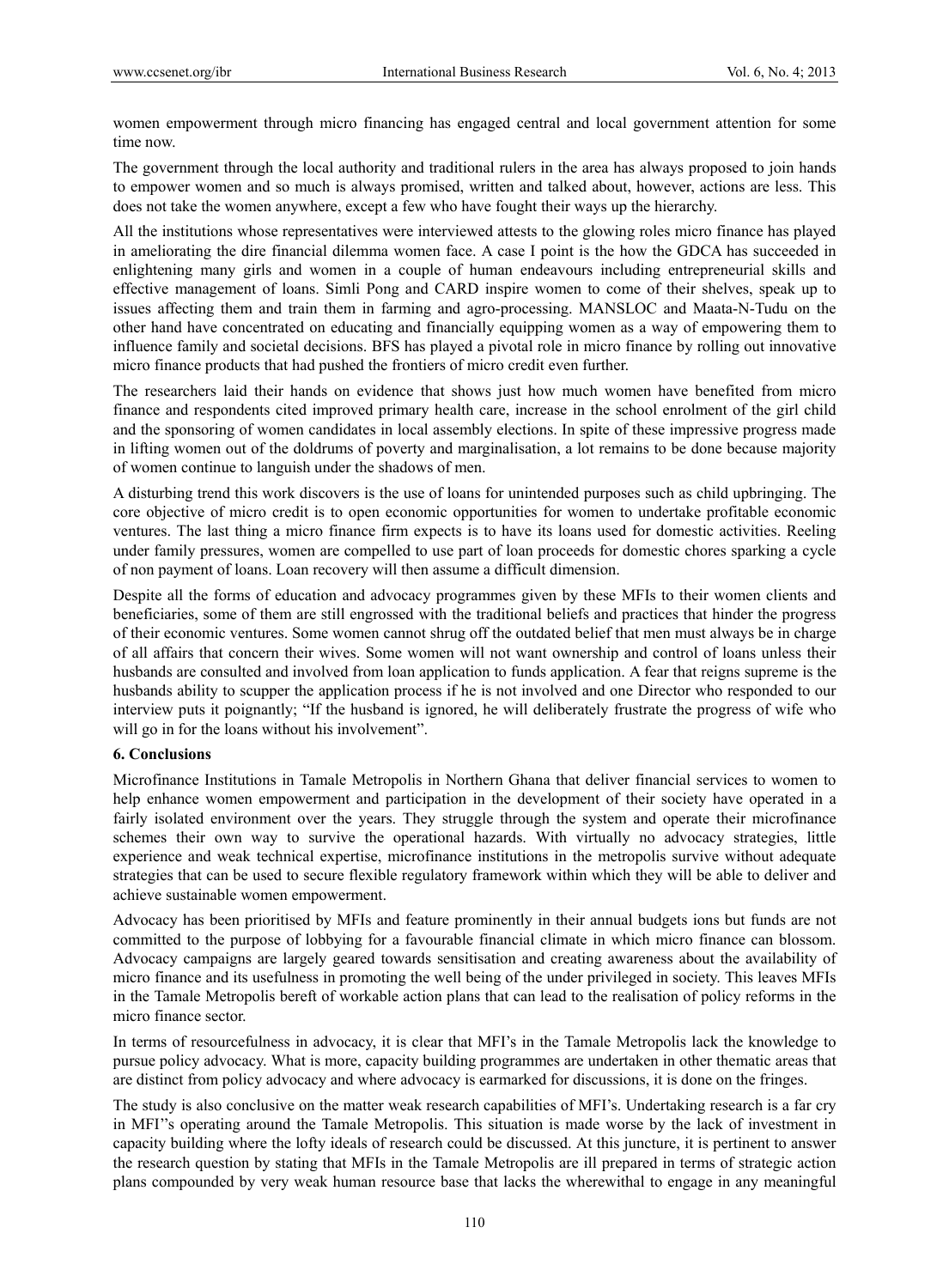policy advocacy.

Political figure heads at the ministerial and local levels do have immense interest in microfinance because of its inherent benefits to women but their actions lag behind the vigour underlying their interest.

The irony is that some individuals in authority tend to use the microfinance organisations to pursue their political ambitions by influencing accessibility to micro credit but he politicians are more interested in scoring political points with political opponents loud in their complain that their supporters are often discriminated against as far as micro finance provision concerned. The politicians are also not interested in opening training avenues for capacity building which buttresses the criticism that the politicians are interested in short term political gains.

### **References**

- ADB. (2006). *Microfinance Policy and Strategy for the Bank Group*. Operations, Policies and Review Department (POPR). Retrieved from http://www.afdb.org/fileadmin/uploads/afdb/Documents/Policy-Documents/10000014-EN-MICROFINAN CE-POLICY-AND-STRATEGY-FOR-THE-BANK-GROUP.PDF
- Alan, B. (2004). *Research skills for Management studies.* London: Routledge.
- Al-Bagdadi, H. (2002). *Microfinance Associations: The case of the Ghana Microfinance Institutions Network (GHAMFIN).* Division 41 Economic Development and Employment Promotion. Retrieved from http://www.gtz.de/en/dokumente/en\_microfinance\_association\_Ghana\_Bagdadi.pdf
- Amando, T. J. (2005). *Stimulating the growth of Microfinance in the Philippines*. Manila. Retrieved from http://www.bis.org/review/r050930g.pdf
- Amit, J., Neeraj, N., & Rekha, W. (2010). *Ghana Microfinance Investment Environment Profile.* Retrieved from http://wws.princeton.edu/research/final\_reports/wws591g\_104.pdf
- Amu, N. J. (2006). *The Role of Women in Ghana's Economy.* Retrieved from http://library.fes.de/pdf-files/bueros/ghana/02990.pdf
- Andah, D. O. (2005). *Regulation, Supervision, and Access to Microfinance: The Case of Ghana.* Ghana Microfinance Institutions Network. Retrieved from http://www.microfinancegateway.org/p/site/m//template.rc/1.9.29010
- Andy, C., Hannes, M., Andrew, O., Walter, R., & Elisabeth, R. (2001). Microfinance in Uganda, Austrian Ministry of Foreign Affairs, Department for Development Cooperation L&R Social Research. Retrieved from http://www.oecd.org/dataoecd/20/21/35481055.pdf
- Asiama, J. P., & Osei, V. (2007). *Microfinance in Ghana: An Overview*. [online], Research Department Bank of Ghana. Retrieved from http://www.economicswebinstitute.org/essays/microfinanceghana.htm#cha
- Bazarya, I. (2009). *Weblog: Realizing Rights Team Travels to Tamale*. Retrieved from http://www.realizingrights.org/index.php?option=com\_content&view=article&id=443&Itemid=128
- BFS. (2010). *Profile of Baobab Financial Services.* Tamale.
- BoG. (2007). *Working Paper: A Note on Microfinance in Ghana*. Ghana.
- Bunyaminu, A., & Mohammed, I. (2012). The Sustainability of Microfinance Companies: Generalised Linear Modeling (GLM) Approach in Northern Ghana. *International Journal of Finance and Economics*, *95*.
- Burnett, J. (2009). *Doing Your Social Science Dissertation*. London: Sage Publications.
- CARD. (2011). *Centre for Agriculture and Rural development.* Retrieved from http://www.mixmarket.org/sites/default/files/card\_profile\_2010.pdf
- Cater, R. (2001). *NGO's, Microfinance and National Policy Beijing.* Retrieved from http://www.bb.undp.org/uploads/file/pdfs/poverty/Library/MED%20Library/NGO's%20and%20Microfinan ce1[1].pdf
- D'Onofrio, S. (2010). *Policy Advocacy: A Toolkit for Microfinance Associations.* Retrieved from http://networks.seepnetwork.org/pptnewhtml/Policy\_Advocacy\_mar2010\_web.en\_.pdf
- Garikipati, S. (2006). The Impact of Lending to Women on Household Vulnerability and Women's Empowerment: Evidence from India. *Research Paper Series*, No. 2006/25. *Retrieved from* http://www.liv.ac.uk/managementschool/research/working%20papers/wp200625.pdf
- GNA. (2009). *Bonzali Rural Bank holds AGM.* Retrieved from

111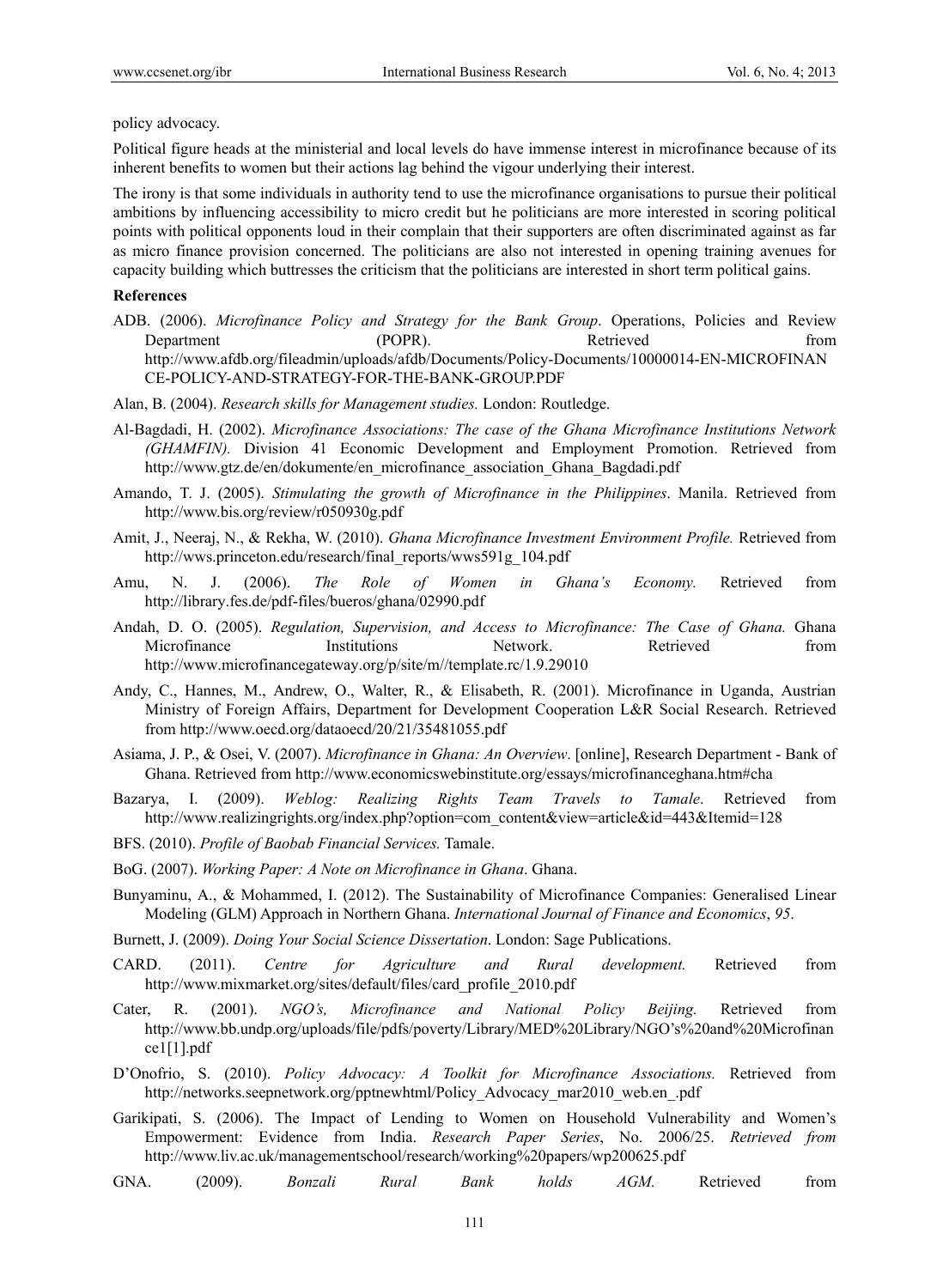http://www.ghananewsagency.org/details/Economics/Bonzali-Rural-Bank-holds-AGM/?ci=3&ai=9040

- Golafshani, N. (2003). Understanding, Reliability and Validity in Qualitative Research*. The Qualitative Report, 8*(4), 597-607. Retrieved from http://www.nova.edu/ssss/QR/QR8-4/golafshani.pdf
- GPRS. (2004). *Ghana Poverty Reduction Strategy: Annual Progress Report 2003*. National Development Planning Commission. Retrieved from from http://siteresources.worldbank.org/INTPRS1/Resources/Country-Papers-and-JSAs/Ghana\_PRSP\_APR.pdf
- Grameen Bank. (2009). *Grameen Bank.* Retrieved from http://en.wikipedia.org/wiki/Grameen\_Bank
- GSS. (2008). *Ghana Living Standards Survey: Report of the Fifth Round* (GLSS 5). Retrieved from http://www.statsghana.gov.gh/docfiles/glss5\_report.pdf
- Hans, D. S. (2003). History matters in microfinance: Small Enterprise Development. *An International Journal of Microfinance and Business Development, 14*(2), 10-12. Retrieved from http://opus.zbw-kiel.de/volltexte/2004/2002/pdf/2003-5\_History\_matters.pdf
- Hashemi, S. M., Schuler, S. R., & Riley, A. P. (1996). Rural Credit Programs and Women's Empowerment in Bangladesh. *World Development, 24*(4), 635-53. http://dx.doi.org/10.1016/0305-750X(95)00159-A
- Hesun, et al. (2004). *Millions, Markets, and Microcredit in China: An introduction and update on microcredit in the Middle Kingdom*. Retrieved from http://www.pksf-bd.org/speeches%20&%20Papers/Millions\_china/Millions.pdf
- Hitchcock, & Hughes. (1995). *Qualitative Data Analysis.* Retrieved from http://brent.tvu.ac.uk/dissguide/hm1u4/hm1u4text3.htm
- Hudak, K. (2010). *Political institutions & grassroots development: the political economy of microfinance.*  Political Science Dissertations. Paper 1. Retrieved from http://hdl.handle.net/2047/d20000140
- Hudak, K. (2011). Building Microfinance Associations: Goals, Implementation and Policy Implications. *Article*  2 *Nonprofit Policy Forum, 2*(1). Retrieved from http://www.bepress.com/npf/vol2/iss1/2
- Hulme, D., & Mosley, P. (1996). *Finance Against Poverty*. London: Routledge.
- Hume, D. (1995). *Impact Assessment for Microfinance: Theory, Experience and Better Practice*. Institute for Development Policy and Management, University of Manchester, UK.
- Johnston, D., & Morduch, J. (2007). Microcredit vs. Microsaving: Evidence from Indonesia. New York USA. The USA Retrieved from the USA. http://siteresources.worldbank.org/INTFR/Resources/Microcredit\_versus\_Microsaving\_Evidence\_from\_Ind onesia.pdf
- Jones, P. (2004). All for One and One for All: Transactions Cost and Collective Action. *Political Studies, 52*, 450-68. http://dx.doi.org/10.1111/j.1467-9248.2004.00490.x
- Maata-N-Tudu. (2010). *Report on Annual General Meeting for Maata-N-Tudu Association*. Tamale.
- Marshall, & Rossman. (1990). *Qualitative Data Analysis.* Retrieved from http://brent.tvu.ac.uk/dissguide/hm1u4/hm1u4text3.htm
- MASLOC. (2010). *Board members Annual Report*. Tamale.
- Mayoux, L. (1997). *Advocacy for Poverty Eradication and Empowerment: Way Forward for Advocacy for Impact Assessment.* USAID.
- Modern Ghana. (2007). *Ghana: MASLOC Targets Apex Body Status As It Seeks to Stregthen Microfinancing*. Microfinance **Africa** Africa. Retrieved **Retrieved** from http://microfinanceafrica.net/tag/ghana-association-of-microfinance-institutions/
- Olson, M. (1965). *The Logic of Collective Action: Public Goods and the Theory of Groups*. Cambridge: Harvard University Press.
- Olson, M. (1982). *The Rise and Decline of Nations: Economic Growth, Stagflation, and Social Rigidities*. New Haven: Yale University Press.
- Otero, M. (1999). *Bringing Development Back into Microfinance.* Retrieved from http://www.accion.org/Document.Doc?id=64
- Otero, M., & Rhyne, E. (1994). *The New World of Microenterprise Finance*. London: IT Publications.